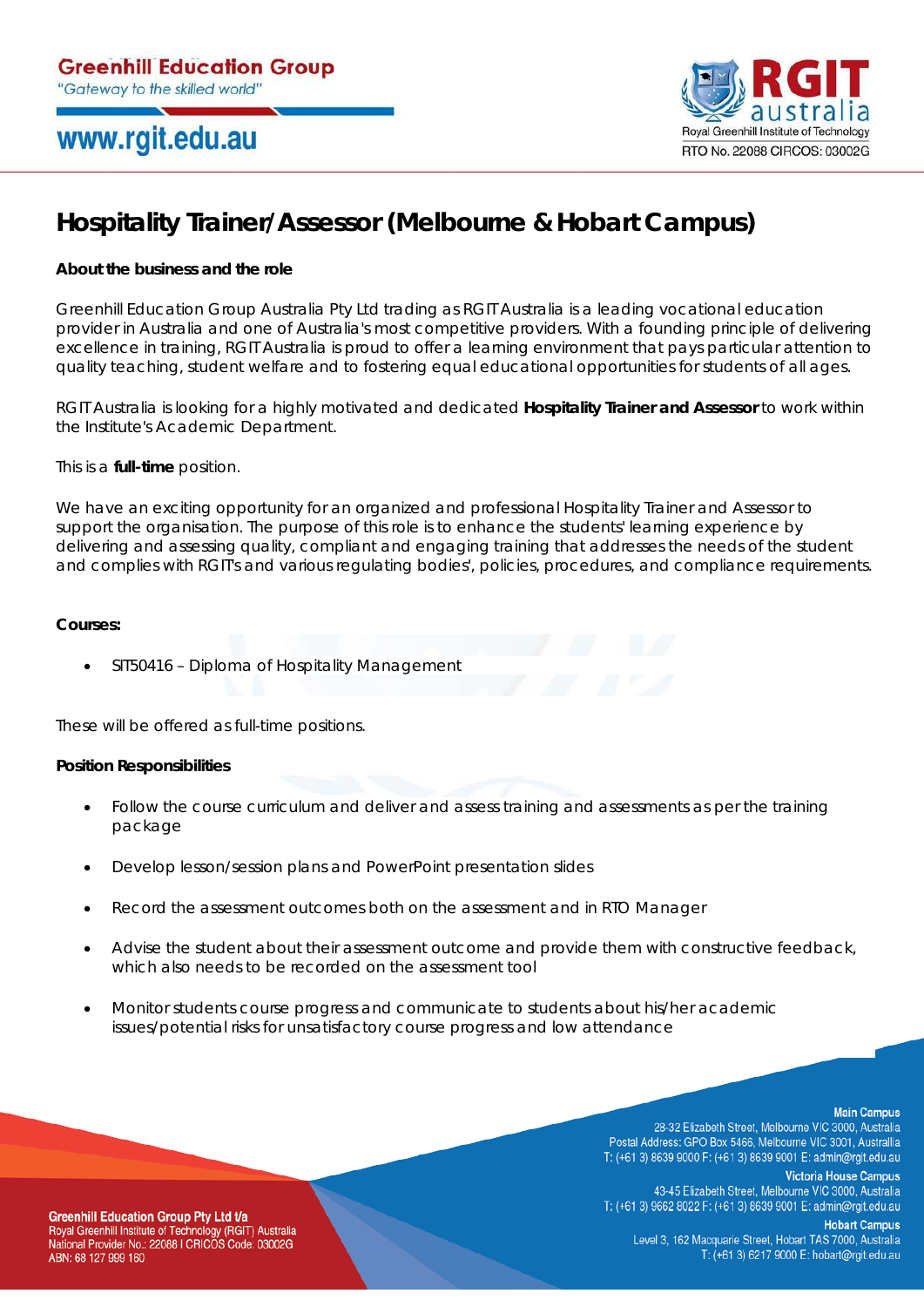## www.rgit.edu.au



- Mentor and guide students to achieve satisfactory course outcomes
- Assess and address the varied needs of students, including the provision of training which caters for individual differences in learning, academic abilities, and learning styles
- Provide additional assistance to students with low levels of literacy and numeracy
- Participate in regular course reviews with the aim of improving the quality of courses taught and ensuring continuous improvement of training programs
- Drive innovation and continuous improvement through feedback and consultations from those internal and external to RGIT Australia including students and industry

#### **To be considered for this position, applicants need to have the following:**

- Diploma level qualification in Hotel Management
- TAE40116 Certificate IV in Training and Assessment
- Minimum 2 yrs of Vocational Education and Training experience
- Significant industry experience will be well regarded
- The general basic level capability of utilising the computer, therefore are able to learn and understand how to use new software/programs at a basic level
- LMS (Moodle) and RTO Manager (Student Management System) experience is preferable
- Basic ability to easily mix well with others and satisfactorily carry out tasks in liaison with colleagues
- Ability to maintain a professional and friendly persona during encounters with stakeholders
- Accountability for personal work performance
- Effective and efficient time management and problem-solving

To be successful in this job you will be a highly motivating and engaging individual with outstanding presentation skills that set you apart from others. You will have a proven track record of leadership in a work environment with demonstrated highly developed oral and written communication skills.

**Main Campus** 

28-32 Elizabeth Street, Melbourne VIC 3000, Australia Postal Address: GPO Box 5466, Melbourne VIC 3001, Australlia T: (+61 3) 8639 9000 F: (+61 3) 8639 9001 E: admin@rgit.edu.au

**Victoria House Campus** 43-45 Elizabeth Street, Melbourne VIC 3000, Australia T: (+61 3) 9662 8022 F: (+61 3) 8639 9001 E: admin@rgit.edu.au

**Hobart Campus** Level 3, 162 Macquarie Street, Hobart TAS 7000, Australia T: (+61 3) 6217 9000 E: hobart@rgit.edu.au

**Greenhill Education Group Pty Ltd t/a** Royal Greenhill Institute of Technology (RGIT) Australia National Provider No.: 22088 I CRICOS Code: 03002G ABN: 68 127 999 160